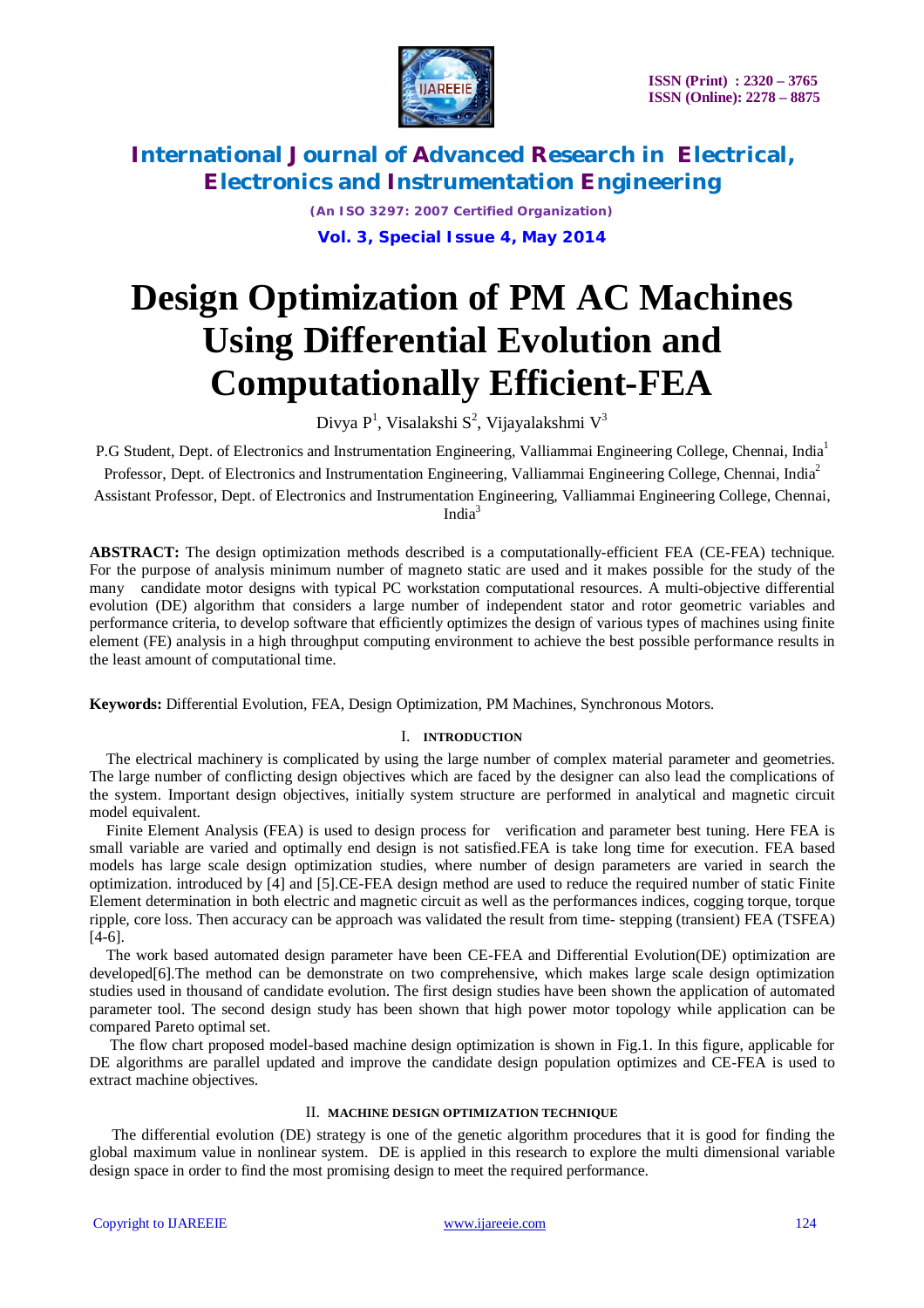

*(An ISO 3297: 2007 Certified Organization)*

**Vol. 3, Special Issue 4, May 2014**



Figure.1. Machine Optimization Design

For the machine design optimization problem, the first thing is to decide parameters that can be varied and parameters that need to be fixed. The second thing is to define the range for each variable parameter, and the actual value for each fixed parameter. After that, all the parameters are transferred to part of the modified DE code, in order to create the finite element script (VB script). Then the finite element script is executed in JMEG/MATLAB, commercial software used for FE analysis, to estimate performance of each design. The FE analysis results are written in a text file and used by the main DE code to evaluate the objective function. If the design is the optimum, the optimization run will end, otherwise, the whole process will be repeated again until the optimum is found. The flow chart describing the machine optimization routine is shown in Fig. 1.

### *A. FE BASED OPTIMIZATION*

The FE analysis is a numerical technique for finding approximate solutions of partial differential equations as well as integral equations. Its final result is from adding calculation results on every finite element. So FE analysis is more accurate than magnetic circuit analysis. Because of its high accuracy, FE analysis was chosen to evaluate the performance for each machine design in this research. However, the price paid for high accuracy is large computing time. For a single design, the execution time difference between FE analysis and magnetic circuit analysis could be more than 50:1. As a result, in order to find the optimum design in a reasonable period of time, this FE based optimization has to be realized in a high throughput computing environment.

### *B. DIFFERENTIAL EVOLUTION*

Differential Evolution (DE) is an EA proposed to solve optimization problems [4], mainly in continuous search spaces. As traditional EAs, several optimization problems have been successfully solved by using DE.

Differential Evolution is another stochastic algorithm based upon generations. It is evident that there exists a clear influence to utilize Genetic Algorithms in designing motors since they are best known and have been widely used for many years. However, outstanding performance is also reported by authors who decided to optimize their designs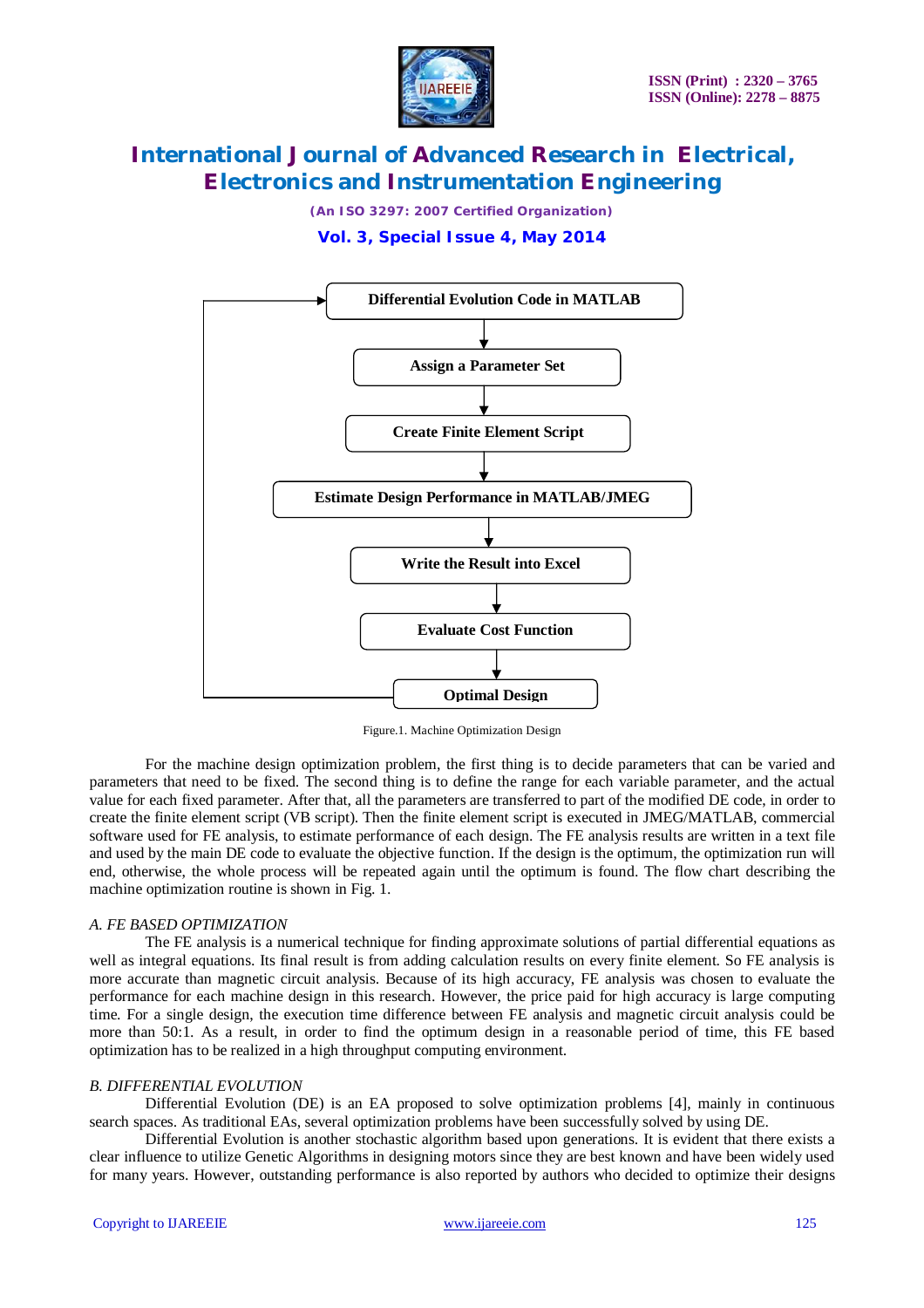

*(An ISO 3297: 2007 Certified Organization)*

## **Vol. 3, Special Issue 4, May 2014**

through DE. Studies aforementioned have concluded that these other techniques are quite useful in electrical machines design.

All the numerical [6] value optimizations involve tradeoffs between speed and accuracy and also the problem space may be non-convex in real problems. Differential Evolution will get more directed with each population generation, rather than a random grid search or am stepwise function differentiation. The problem space may well be non-convex in real problems It continues to use random jumps throughout the process, but is not controlled by these if they do not improve the solution Allows more logical 'space' to be searched with the same level number of trial populations for more complex objectives. They reported that Differential Evolution performed with outstanding results.

## III. **SOLUTION: PROCESS AND REQUIRED RESOURCE**

**Step 1:** Run the main DE code (written in MATLAB) on a single computer, which acts as a "master" machine to control the whole optimization process.

**Operating system:** Either Windows or Linux, having MATLAB installed.

**Output:** 100 finite element script (VB script) files for each generation. Each VB script is around 10 KB

**Input:** 100 text files showing the results from FE analysis. Each text file is around 10 Kb Estimated time: 30 min for each generation, around 20 generations to converge. Total time =  $30 \text{ min} * 20 = 10 \text{ hr}$ .

**Step 2:** Transform VB scripts into ".jcf" files on "slave" machines, processors in Condor pool. One hundred "slave" machines run at the same time.

**Operating system:** Windows, having JMEG installed.

**Output:** ".jcf" file. Each ".jcf" file is around 10 KB

**Input:** VB script. Each VB script is around 10 KB

**Step 3:** Evaluate the ".jcf" model file and get FE analysis result on each "slave" machine.

**Operating system:** Windows, having JMEG installed.

**Output:** ".plot" file. The maximum size for each ".plot" file is around 500 MB

**Input:** ". Jcf" file. Each ".jcf" file is around 10 KB

**Step 4:** Extract result from ".plot" file on each "slave" machine.

**Operating system:** Windows, having JMEG/MATLAB installed.

**Output:** text file, containing result information, should be fed back to the master machine to launch another generation (Start Step 1 again). Each text file is around 10 KB.

**Input:** ".plot" file. The maximum size for each ".plot" file is around 500 MB.

## IV. **RESULT ANALYSIS AND DISCUSSION**

*A. DIFFERENTIAL EVOLUTION USING PSEUDO-CODE ALGORITHM AND FEA GEOMETRIC MACHINE MODEL IN MATLAB SIMULATION PARAMETER AND SIMULATION RESPONSE*

Numerically, the performance metrics adopted indicates that pseudo –code DE is the algorithm that best suits the best Generational Distance between the trial member, u, is created its objective function,  $f(u)$ , is evaluated and compared to the objective function of the present member,  $f(x)$ . The trial vector, u, is allowed to enter the population only its out performs the present member, x in fig 3and 4.

CE-FEA is used for sine wave current regulated supplied and uses an efficient electromagnetic finite element based solver to model non-linear material and complex geometric shapes. Electromagnetic finite based solver applicable for accurate estimation of performance criteria, maximize machine performance and eliminate the less accurate and lumped parameter equivalent circuit model for electric machine design optimization. A purely sinusoidal current regulated sine-wave drive is assumed to be energizing such machines.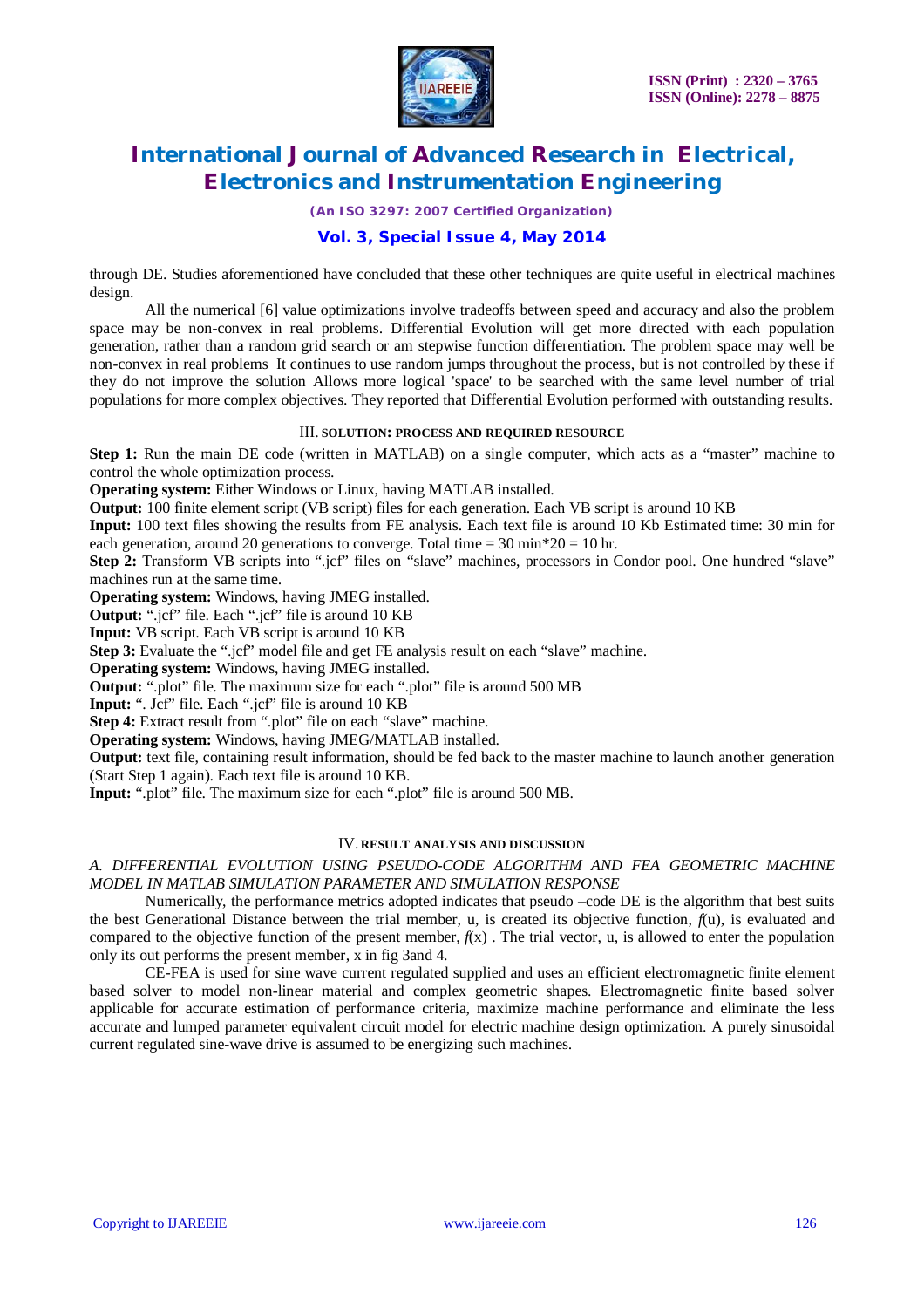

*(An ISO 3297: 2007 Certified Organization)*

**Vol. 3, Special Issue 4, May 2014**

| Command Window            | $\Theta$ |
|---------------------------|----------|
| $ans =$                   |          |
| $0.0899 - 0.7127 -1.0316$ |          |
| $ f;\rangle\rangle$       |          |
|                           |          |
|                           |          |
|                           |          |

| Name A  | Value<br>0.9000<br>2<br>0.8000<br>20                                                        |  |  |  |  |  |  |  |
|---------|---------------------------------------------------------------------------------------------|--|--|--|--|--|--|--|
| CR.     |                                                                                             |  |  |  |  |  |  |  |
| D       |                                                                                             |  |  |  |  |  |  |  |
| F.      |                                                                                             |  |  |  |  |  |  |  |
| N       |                                                                                             |  |  |  |  |  |  |  |
| a       | <20x2 double><br>(0.0899, -0.7127, -1.031<br><20x2 double><br><20x2 int16><br><20x20 int16> |  |  |  |  |  |  |  |
| ans     |                                                                                             |  |  |  |  |  |  |  |
| ь       |                                                                                             |  |  |  |  |  |  |  |
| basej   |                                                                                             |  |  |  |  |  |  |  |
| basemat |                                                                                             |  |  |  |  |  |  |  |
| d       | <20x2 double>                                                                               |  |  |  |  |  |  |  |
| fu      | <20x1 double>                                                                               |  |  |  |  |  |  |  |
| fx      | <20x1 double>                                                                               |  |  |  |  |  |  |  |
| fxbest  | $-1.0316$                                                                                   |  |  |  |  |  |  |  |
| ł       | Ш                                                                                           |  |  |  |  |  |  |  |

Figure.2.Simulation Parameter and Response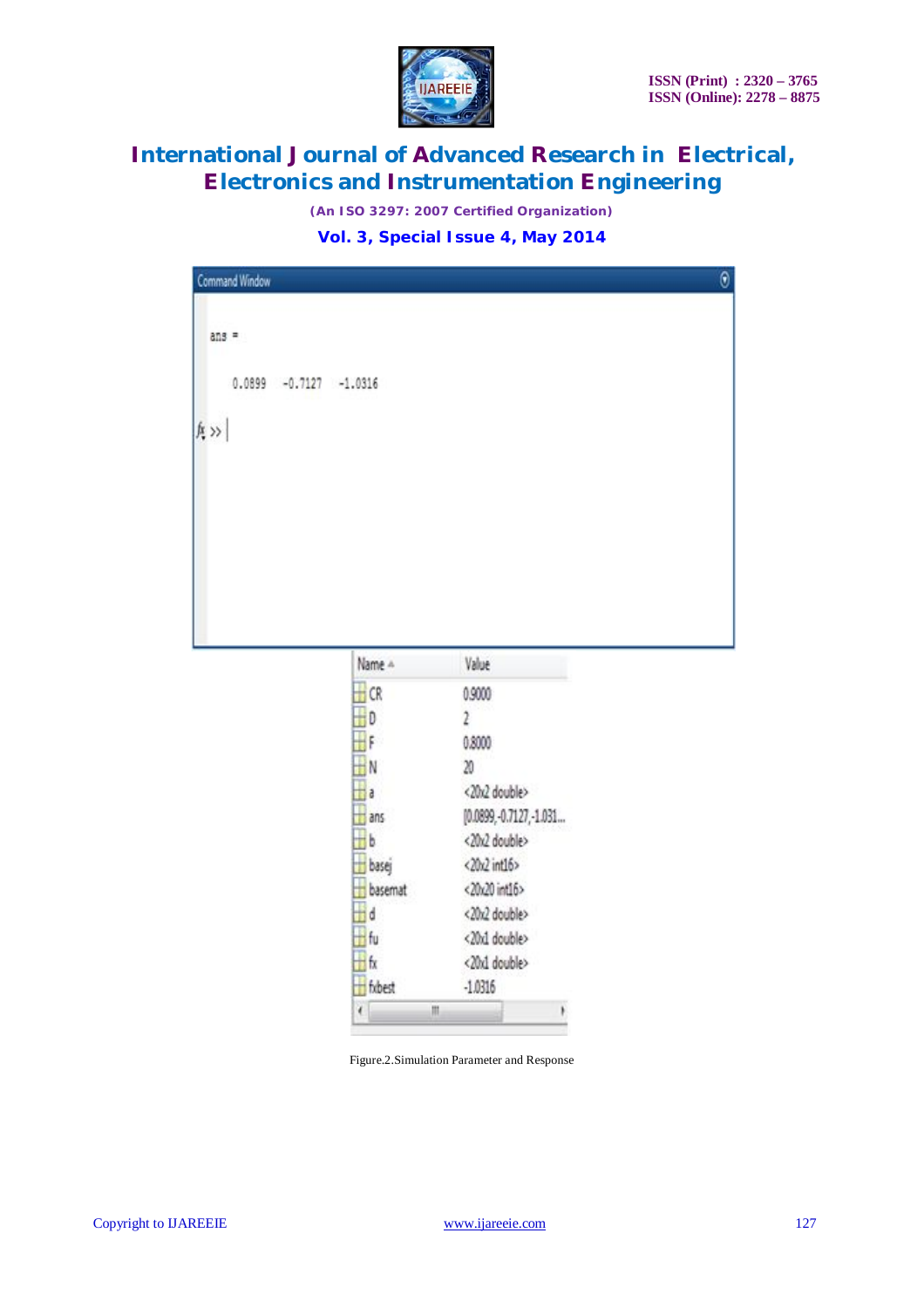

*(An ISO 3297: 2007 Certified Organization)*

**Vol. 3, Special Issue 4, May 2014**



Figure.3. Pareto optimal front from the numerical solutions and the analytical solutions for problem

#### Generating Objects...

#### $slot =$

6.5650  $\overline{\mathbf{0}}$ 

## $f$ eaout =

object: [1x1 struct]

### feaout  $=$

object: [1x2 struct]

### $f$ eaout =

object: [1x3 struct]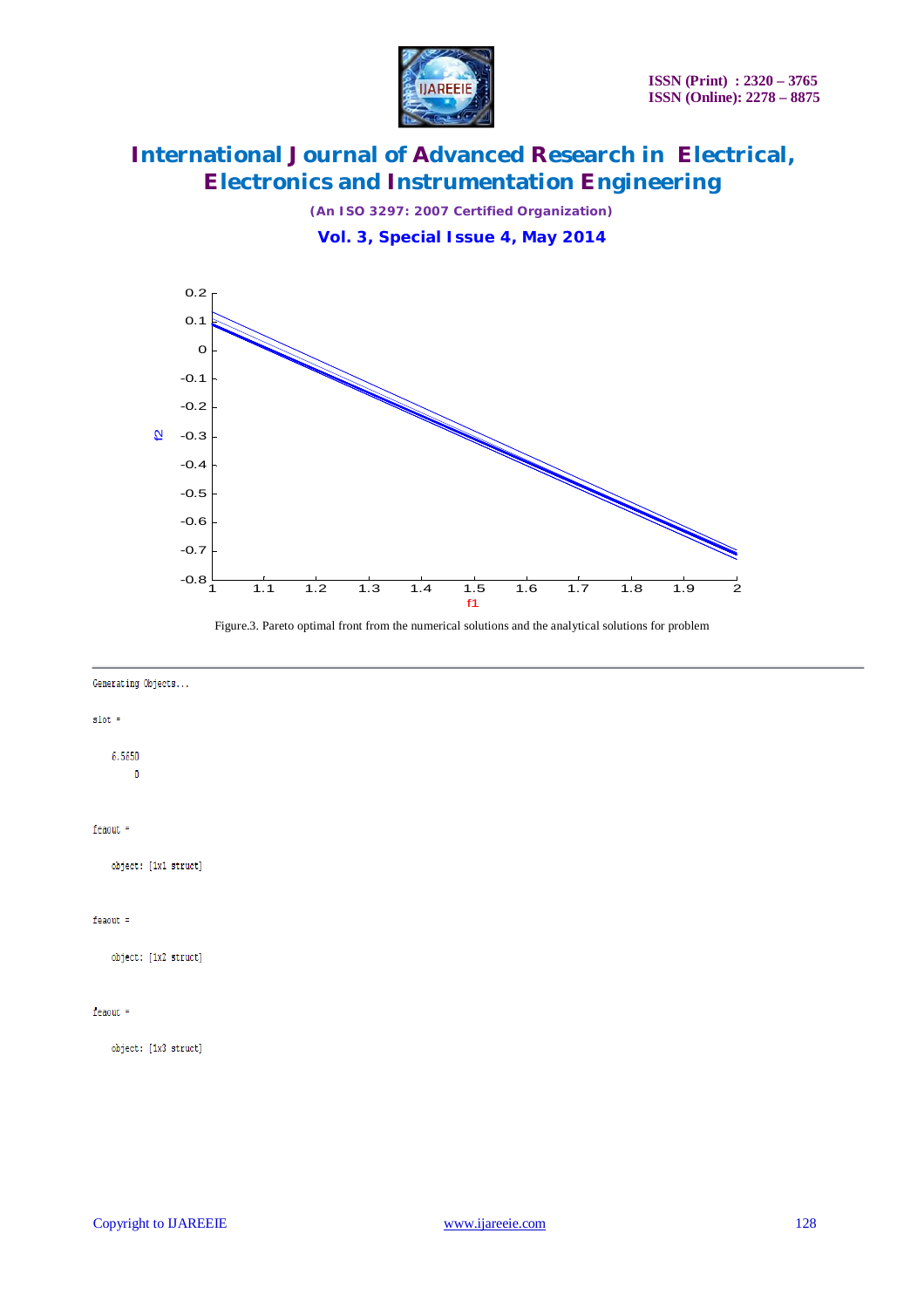

*(An ISO 3297: 2007 Certified Organization)*

### **Vol. 3, Special Issue 4, May 2014**

Columns 657 through 672

| 2.6506<br>$-6.9051$ | 2.7707<br>$-6.8578$     | 2,8900<br>$-6,8084$ | 3,0084<br>$-6.7569$ | 3.1259<br>$-6.7034$ | 3.2424<br>$-6.6478$ | 3.3579<br>$-6.5902$ | 3.4724<br>$-6.5306$ | 3,5858<br>$-6,4690$ | 3,5858<br>$-6.4690$ | 3.6982<br>$-6.4055$ | 3,8094<br>$-6,3400$ | 3.9195<br>$-6.2725$ | 4.0284<br>$-6.2031$ | 4.1360<br>$-6.1319$ | 4.2424<br>$-6.0588$ |
|---------------------|-------------------------|---------------------|---------------------|---------------------|---------------------|---------------------|---------------------|---------------------|---------------------|---------------------|---------------------|---------------------|---------------------|---------------------|---------------------|
|                     | Columns 673 through 688 |                     |                     |                     |                     |                     |                     |                     |                     |                     |                     |                     |                     |                     |                     |
| 4.3475              | 4.4513                  | 4.5537              | 4.6547              | 4.7543              | 4.8525              | 4.9492              | 5.0443              | 5,1380              | 5.2300              | 5.3205              | 5,4094              | 5.4966              | 5.5821              | 5,6660              | 5.7481              |
| $-5.9838$           | $-5,9070$               | $-5,8284$           | $-5.7481$           | $-5.6660$           | $-5.5821$           | $-5.4966$           | $-5.4094$           | $-5,3205$           | $-5.2300$           | $-5,1380$           | $-5.0443$           | $-4.9492$           | $-4.8525$           | $-4.7543$           | $-4.6547$           |
|                     | Columns 689 through 704 |                     |                     |                     |                     |                     |                     |                     |                     |                     |                     |                     |                     |                     |                     |
| 5.8284              | 5.9070                  | 5,9838              | 6.0588              | 6.1319              | 6.2031              | 6.2725              | 6.3400              | 6.4055              | 6.4690              | 6.5306              | 6.5902              | 6.6478              | 6.7034              | 6.7569              | 6.8084              |
| $-4.5537$           | $-4.4513$               | $-4.3475$           | $-4.2424$           | $-4.1360$           | $-4.0284$           | $-3.9195$           | $-3.8094$           | $-3.6982$           | $-3.5858$           | $-3.4724$           | $-3.3579$           | $-3.2424$           | $-3.1259$           | $-3.0084$           | $-2.8900$           |
|                     | Columns 705 through 720 |                     |                     |                     |                     |                     |                     |                     |                     |                     |                     |                     |                     |                     |                     |
| 6.8578              | 6.9051                  | 6,9503              | 6.9934              | 7.0344              | 7.0732              | 7.1099              | 7.1444              | 7.1767              | 7.2068              | 7.2348              | 7,2605              | 7.2840              | 7.3053              | 7.3244              | 7.3413              |
| $-2.7707$           | $-2.6506$               | $-2.5297$           | $-2.4080$           | $-2,2856$           | $-2,1625$           | $-2.0387$           | $-1.9143$           | $-1,7894$           | $-1.6638$           | $-1.5378$           | $-1.4113$           | $-1.2844$           | $-1.1571$           | $-1.0294$           | $-0.9014$           |
|                     | Columns 721 through 727 |                     |                     |                     |                     |                     |                     |                     |                     |                     |                     |                     |                     |                     |                     |
| <b>BACCO</b>        | n araa                  | <b>B</b> ABOA       | <b>B</b> abra       | .                   | m anna.             | n anna              |                     |                     |                     |                     |                     |                     |                     |                     |                     |

7.3953 7.3559 7.3683 7.3784 7.3863 7.3919 7.3953  $-0.7731$   $-0.6446$   $-0.5159$   $-0.3871$   $-0.2581$   $-0.1291$   $-0.1291$ 

Figure.4.FEA of Geometric Machine Model

#### *B. DISCUSSION*

The Differential Evolution (DE) strategy is one of the pseudo-code algorithm procedures that it is good for finding the global maximum value in nonlinear system. It has the reputation of simple to implement, easy to use, reliable, and fast.

#### V. **CONCLUSION AND FUTURE WORK**

#### *A. CONCLUSION*

The Pareto-optimal design sets derived through a DE algorithm can serve as a basis for quantitatively analysing the trade-offs specific to multi-objective optimization. DE algorithm is used to dynamically update and improve the candidate design population. It minimizes the population in the best generation distance.

### *B. FUTURE WORKS*

Members from UW-Madison Condor team, engineer from JSOL/MATLAB, and our research team are working together to write and install optimization program in Condor computers. Later on, this optimization technique will be extended to other types of machines. In longer term, the program will be expanded to include structural and thermal analysis, in order to realize a system level optimization.

The FE analysis is a numerical technique for finding approximate solutions of partial differential equations as well as integral equations. So FE analysis is more accurate than magnetic circuit analysis. Because of its high accuracy, FE analysis was chosen to evaluate the performance for each machine design in this research. However, the price paid for high accuracy is large computing time.

#### **REFERENCES**

[1] Y. Duan and D. M. Ionel, "*A review of recent developments in electrical machine design optimization methods with a permanent magnet synchronous motor benchmark study,"* in accepted for publication in IEEE Trans. Ind. Appl., 2012.

[2] J. Qiang*†* , Y. Chao, C. E. Mitchell, S. Paret and R. D. Ryne, LBNL, Berkeley, *"A Parallel Multi-Objective Differential Evolution Algorithm For Photo Injector Beam Dynamics Optimization"* Ca 94720, Usa. Proceedings Of Ipac2013, Shanghai, China.

[3]Stefan Giurgea, Daniel Fodorean, Giansalvo Cirrincione, Abdellatif Miraoui, and Maurizio Cirrincione, *"Multimodal Optimization Based On The Response Surface Of The Reduced Fem Simulation Model With Application To A Pmsm."* IEEE Transactions on Magnetics, September 2008.